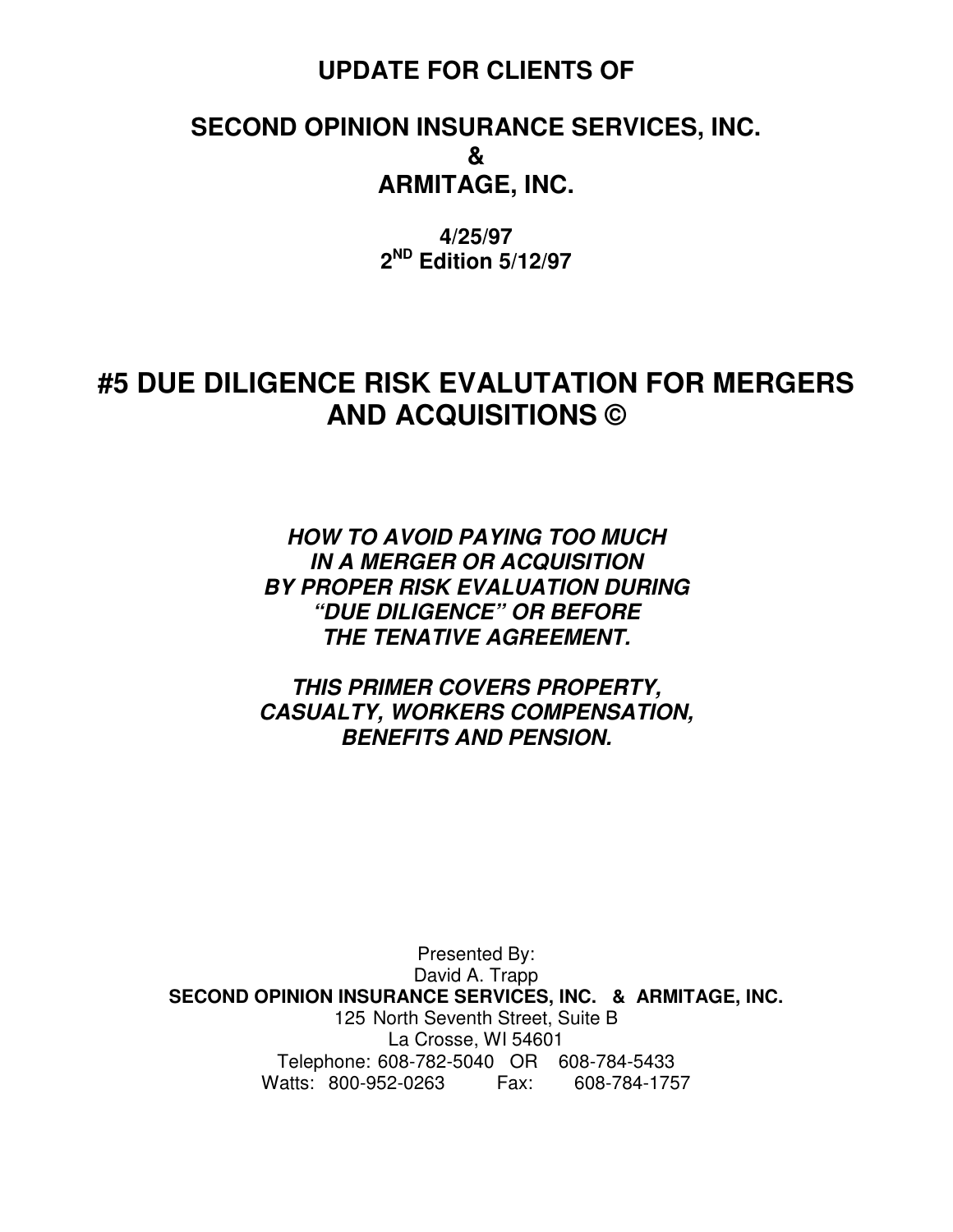# **PAST: UPDATE ISSUES**

1. Brief summary for COBRA for the Employer. (10/22/88)

2. Structure and Rationale for Section 89(k) and Section 89. (12/88)

3. 52 COBRA Questions and Answers. (2/92)

4. Family Medical Leave Act (FMLA) – as it relates to Worker's Compensation and COBRA. (2/1/96)

5. Due Diligence Risk Evaluation for Mergers and Acquisitions. (4/97)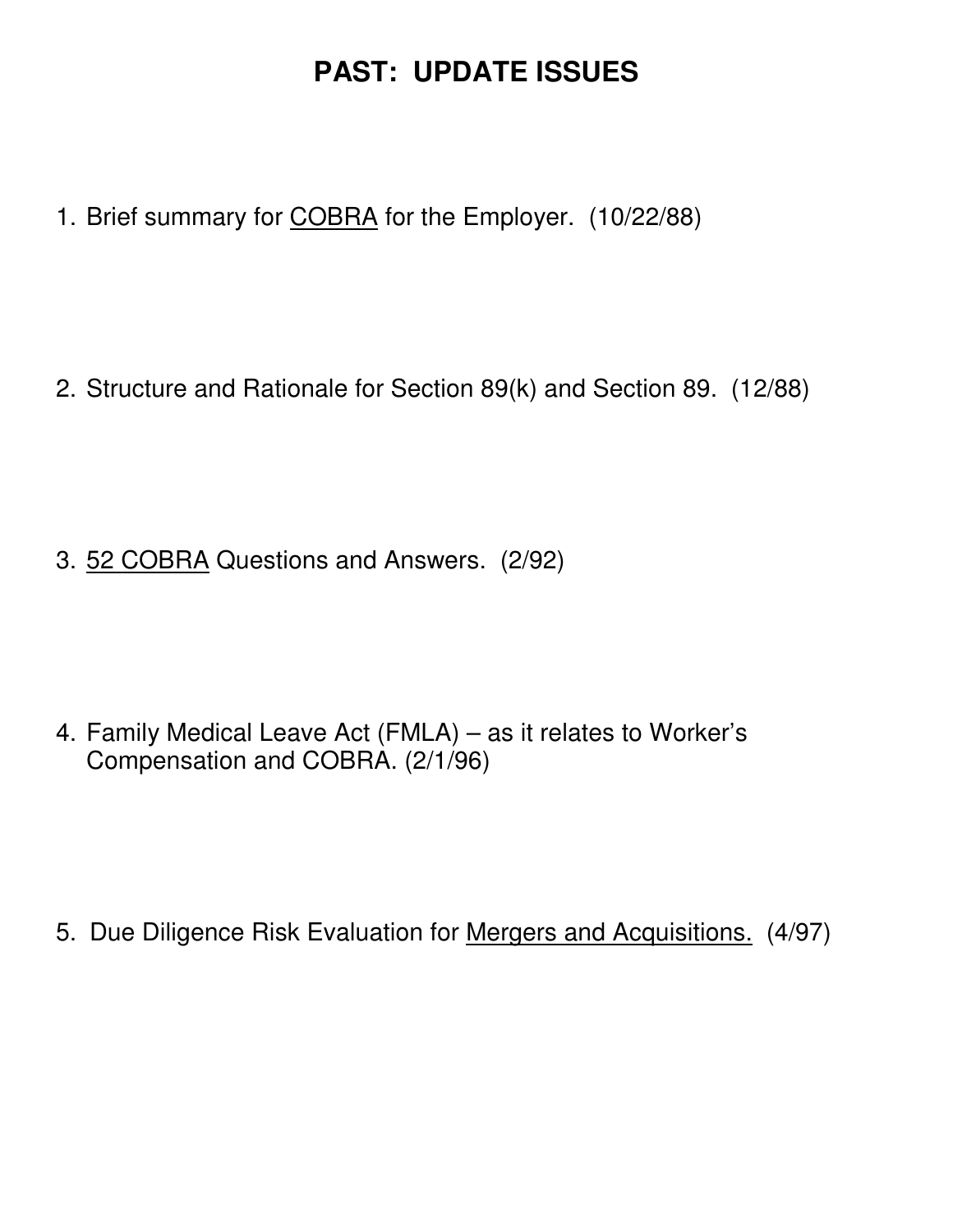**Comments:** This is the "Columbo" technique for investigation. The three phase study pattern set forth here is repetitious by design. It is how you gain accuracy. The General section has quick and dirty high points and procedures with people. Phase I is the collection of data (property and liability is emphasized first) before signing a draft agreement along with recommended agreement language. After signing and after working with the people (hopefully you are communicating at this point); Phase II begins. Phase II attacks the benefits, people issues and reviews Phase I. Phase III is to go through it all again before final agreement and during due diligence. Phase IV is how to quantify problems before the sale is finalized.

 Whether you are purchasing Stock (a Business) and/or the physical assets, the following check list is vital. It is critical because of the nature of merger and purchases. If time and tide were right a stronger party simply acquires through the marketplace. You just compete them out of business with time. Therefore, by definition a merge is no clean victory. Unseen risk is always a problem.

 I hope this check list will help you all avoid pitfalls. As requested by several of you , I have tried to make it brief. I did not succeed.

Cordially,

David A. Trapp

- P.S. All parties must have benefit of Counsel who must render opinion before signing. This paper is not a Legal Opinion.
- P.S.S. Acquisition Risk Management is one of the services of Second Opinion Insurance Services, Inc.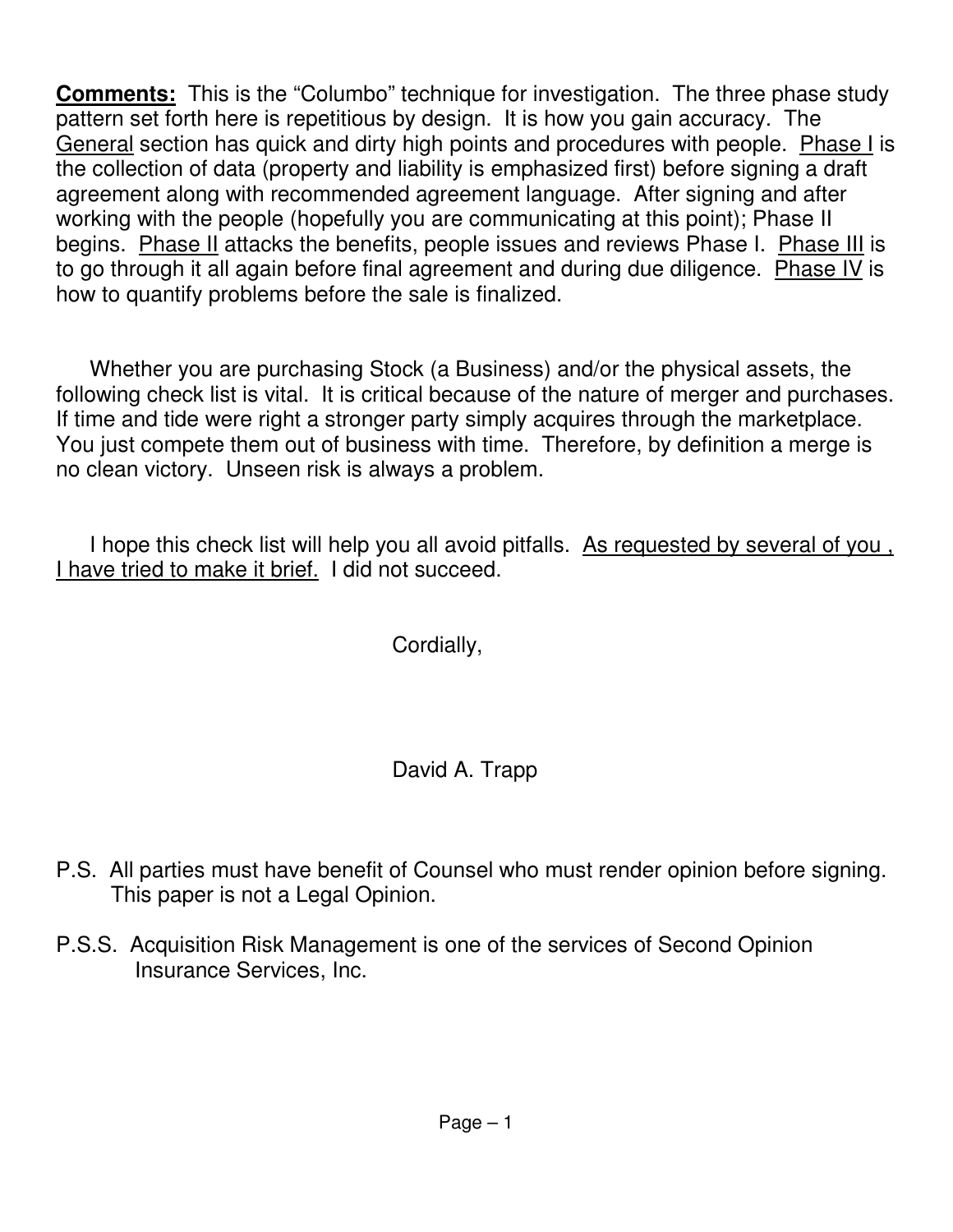### **"All past and present insurable interests to be transferred must be protected."**

# **GENERAL**

1. Insure all previous entities, as the buyer you have "successor liability".

To minimize this exposure, experts recommend the following terminal actions: make the purchase with cash instead of stock; change the name of the product, location of the plant and it's management; expressly decline liability for the acquired firm's products; avoid taking over contracts to service the predecessor's products; and maintain the seller's existence for as long as possible.

- 2. Check Pollution Liability Exposure:
	- a. Is there prior to 1980 Liability Coverage?
	- b. Does current "Environment Impairment Liability" exist?
- 3. Review Director and Officer Liability of seller and buyer. Is litigation pending?
- 4. If there is hostility, is "Tender Offer Insurance" available to the Seller or in force?
- 5. The Seller is instructed to keep all insurance contracts in force for a minimum of 60 days (or to next renewal) after they are acquired or merged.
- 6. Ask for all ADA Qualified Job Descriptions and FMLA documentation.
- 7. The three keys for Employee Benefits/Pension Transitions are:
	- a. Measure the "real cost" of all plans for current and retired employees.
	- b. Get the employees "back on track" and out of benefit or compensation issues as soon as possible. Answer all issues.
	- c. Reassure in a second communication, so you have absolute acceptance of changes in compensation benefits.
- 8. If there is not time or it is impossible to gauge the problems of the seller, suggest the seller purchase complete "Retroactive Liability" coverage. (Very costly.) **Or DO NOT BUY**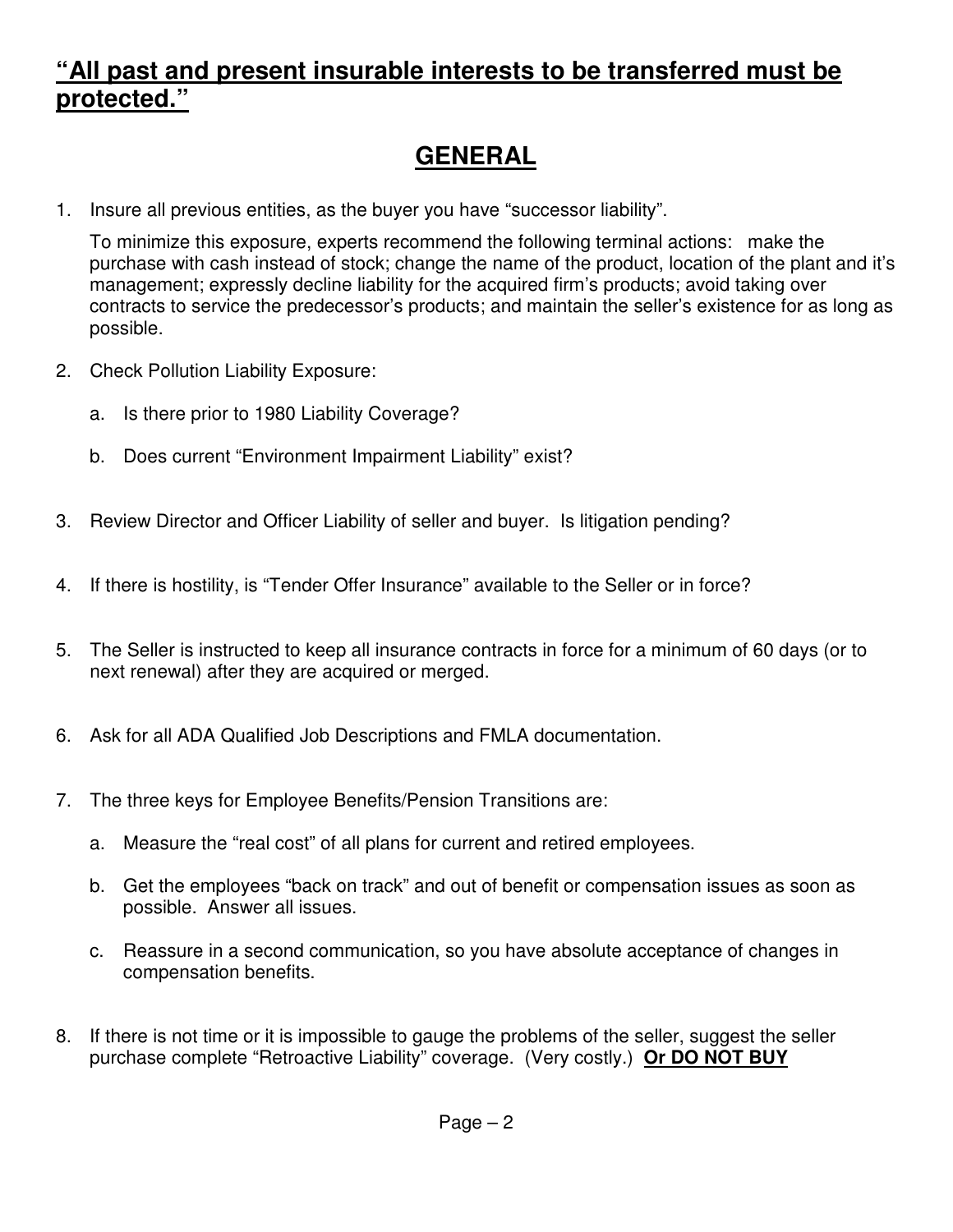### **PHASE I**

#### **"Collect documents at the time of first evaluation, before the offer, when all financial data is gathered."**

A. Prior to signing anything begin collecting:

Your data should include copies of all insurance policies and claims information, details on loss sensitive rating plans that are still open to adjustment (and related documents such as indemnity agreements, promissory notes and letter of credit requirements), copies of later carrier inspection reports and carrier service applications for later major renewals, internal claims handling documents, safety, security and prevention data, risk management manuals, OSHA reports, contracts and the like.

Ask if there are any unusual liabilities or pending lawsuits that may affect negotiations or that affect the value and soundness of the acquisition?

The extent to which the selling firm is self-insured or under-insured may have bearing on the net value of the company. The quality and extent of reinsurance and adequacy of reserves should be verified.

If a cash flow plan or self-insurance program is used, the length of its existence is significant. If started only a year or two ago, the company's profit and loss statement will look unrealistically good because incurred losses have not yet been paid to equal annual incurred losses.

If a compensating balance with the bank is used, working capital is overstated and should be discounted accordingly.

Corporate finances will also be affected by contractual relationships of the firm to be acquired. For example, if sales contracts must be cancelled, how severe will be "liquidated damages" as stipulated in the sales agreement.

- 1. Get an on-site look of the facilities.
- 2. Where products are involved, get a copy of all previous primary liability and umbrella policies, showing insurer, policy number, coverage dates and limits. Go back as far as possible and save these policies.
- 3. Evaluate these exposures for products claims.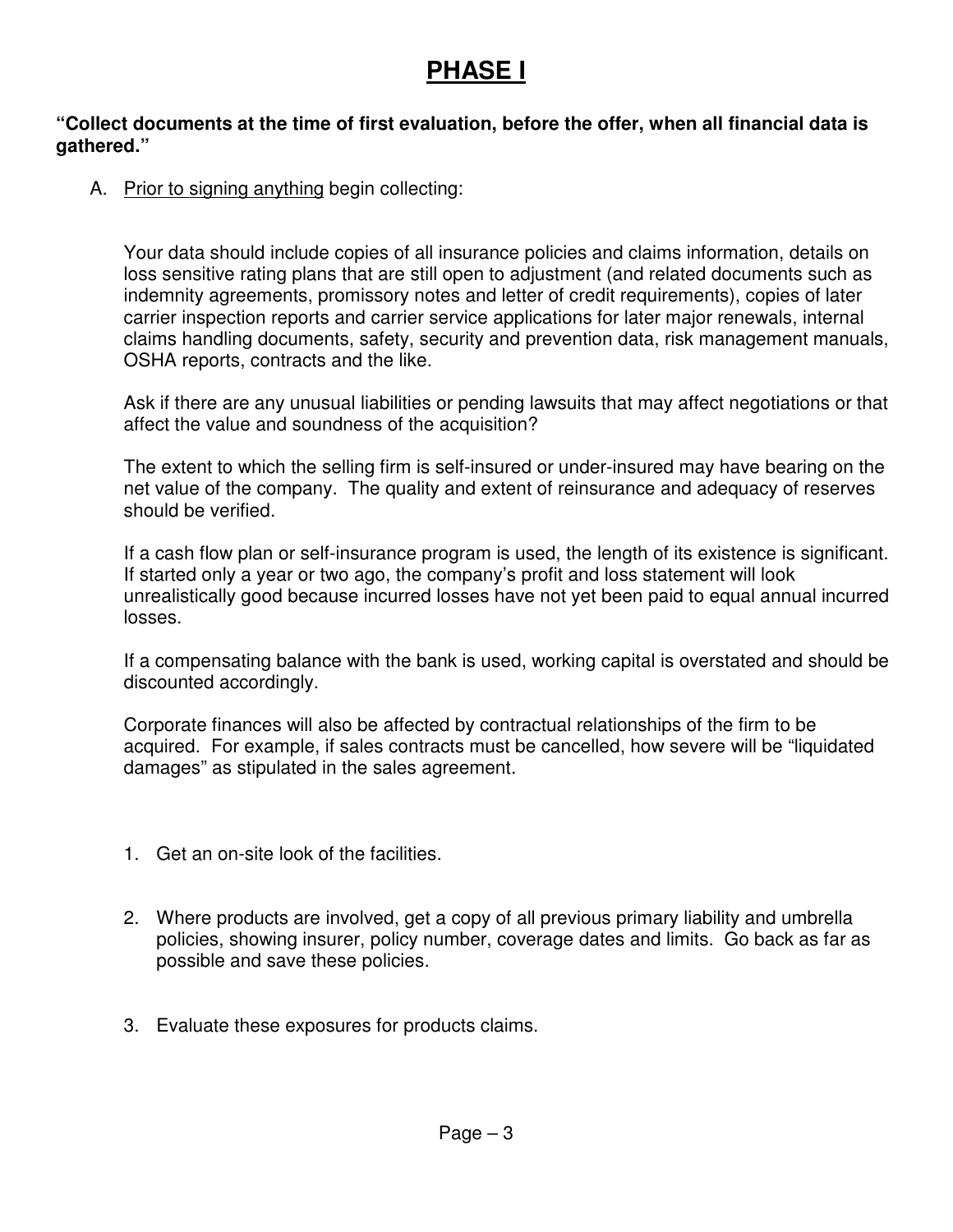- 4. Obtain complete loss history, preferably ten years but at five. Give attention to claims which have a long payout period, such as products or professional liability and workers compensation. Get a list of all large medical, disability and severance pay (past claims) and current. Estimate a figure for incurred but not yet reported (IBNR) claims. Check for incorrect classifications and audit for any additional premium. Evaluate the effect of using the acquiring firm's experience modifier for Workers Compensation.
- 5. Verify open claims and sufficiency of coverage.
- 6. Review workers compensation policies and claims. Look into the possibility of an occupational disease exposure.
- 7. Set up funding mechanisms for known and unknown losses.
- 8. Review major contracts, leases and agreements for liability or insurance implications.
- 9. Review OSHA records.
- 10. If plants are acquired, pay special attention to environmental impairment. Are there any past citations? What corrections were taken?
- 11. If an entity is to be spun off, be alert to possible professional liability exposures from advice to be given after the divestiture.
- B. Then check the Risk related language in the agreement.
	- 1. Assign responsibility to one firm or the other during the interim period for damage or loss of property being conveyed, or for claims arising out of the acquisition.
	- 2. Require the acquired form to keep all insurance policies in force until notified otherwise. (See #5 B below).
	- 3. Stipulate that *broad* named insured clause for the newly merged or acquired entities be added to all relevant policies.
	- 4. Require any insurance policies of the acquired firm that come up for renewal during the interim period to be reviewed by the acquiring company.
	- 5. If the acquisition is by purchase of assets, specify that the insurance policies of the selling company are not part of the assets to be purchased. The acquired company does not immediately cease to exist. It lives until all assets have been distributed and dissolution is accomplished. It continues to have employees, and can be sued even if it has no other assets that proceeds of sale. Even after dissolution, there is a period of time in which the distributed assets can still be legally attached. The selling company's liability policies must remain in force.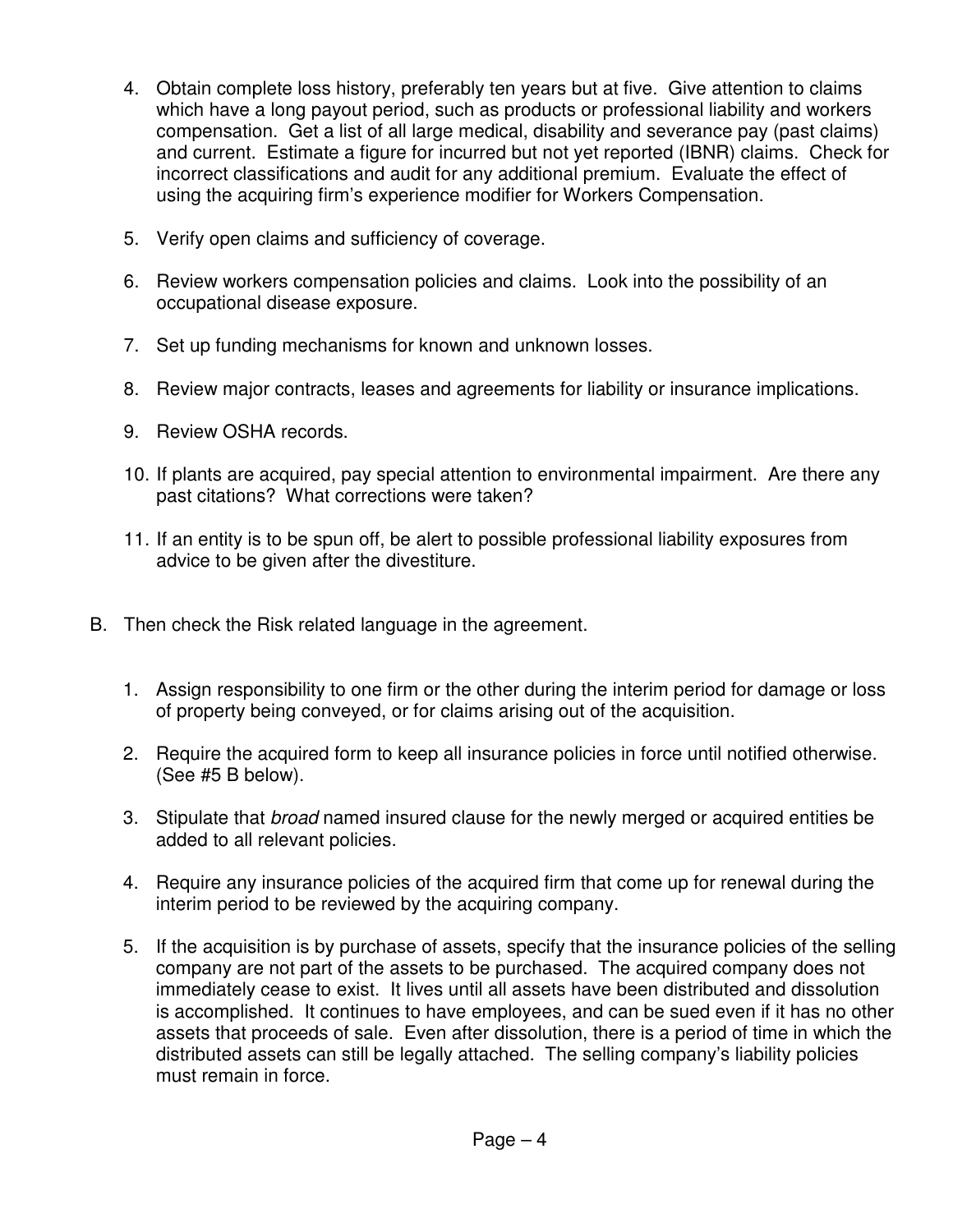- 6. If continuation of insurance (such as on property or automobiles) is desired, contact the broker or carrier and have new policies issued effective at the time of the transfer of title of the assets.
- 7. Stipulate in the contract that the seller continue liability insurance at least 3 5 years for products sold and services rendered before the merger, particularly if claim-sensitive products are involved. Verify certificates of insurance annually.

Special care is needed with claims-made policies; they cover only claims made during the policy period. Check for "laser" endorsements that exclude products claims or occurrences.

8. Provide for special wording in the purchase contract to give the acquiring firm the benefit of the selling company's insurance. This is crucial for any claims based on occurrences prior to the date of acquisition – it is highly unlikely that the liability carrier of the acquiring company would cover such claims.

In the past, the purchase-of-assets method was held to protect the purchaser from liability for the past misdeeds of the acquired company. This concept has been challenged in the courts. It is more important than ever, therefore, that the quality of the insurance carried by the acquired company (prior to the date of acquisition) be evaluated.

- 9. Environmental or pollution liability is a serious concern. Check for underground storage tanks, past use of property and disposal of possible pollutants. It may be worthwhile to get a professional evaluation.
- 10. Assign respective responsibilities for liability that may arise or be discovered after signing the contract (inadequate insurance, retroactive coverage, product recall, etc.).
- C. Visit the County Court House of the Seller's County and sites of operations for list of past and pending law suites filed with Clerk of Court,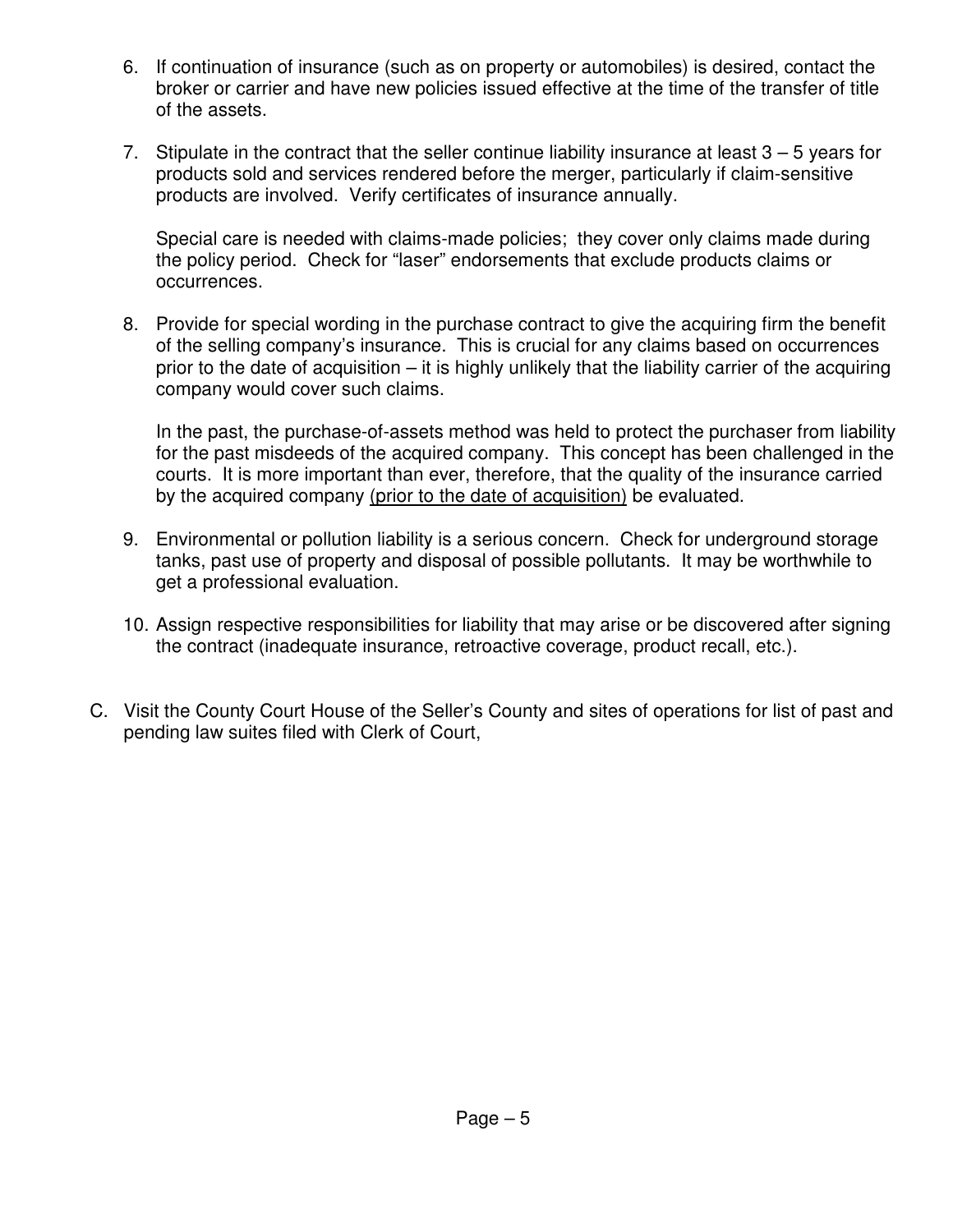### **PHASE II**

#### **"Due diligence review between the Date that the Agreement is signed and it's effective date." (30 to 60 days.)**

- A. Keep all policies (buyer and seller) separate if the risks are different and, if similar, blanket the coverages only after 90 days, the next renewals, or at fiscally significant date in the future. Separation must exist if you have not broadened coverage prior to purchase.
- B. Protect the reasons for acquisition not just bookable assets. (Customer lists, copyrights, patents, product, key people, or contracts.) Check Key Staff against health and disability claims data.
- C. Obtain a schedule of all property. How is owned, value and how insured when last appraised.
- D. Identify ownership of all "critical equipment" in process.
- E. Need flow chart to gauge Business Interruption exposure and consequential exposures. Does any machinery have a long order time? What lack of an upstream supplier can put you out of business?
- F. Workers Compensation
	- 1. Review all aspects before canceling or changing (classifications, loss exposure, experience modes, dividends, statutory requirements, compliance and safety programs). Do not let bad experiences taint good.
	- 2. Expect increased Workers Compensation costs with downsizing or plan closings.
	- 3. List ongoing Workers Compensation problems (i.e. Ime's, Hearings, Voc. Re.)
	- 4. Check leased employees exposure.

#### G. Detailed checklist for benefits review.

- 1. Watch these areas:
	- a. Visually inspect all plan documents.
	- b. Interview managers, human resource representatives and employees about the plans.
	- c. Do not rely on hearsay.
	- d. Be suspicious of turnover in the human resources department in evaluating adequacy of documentation.
	- e. Include treatment of postretirement benefits for Directors or Key People.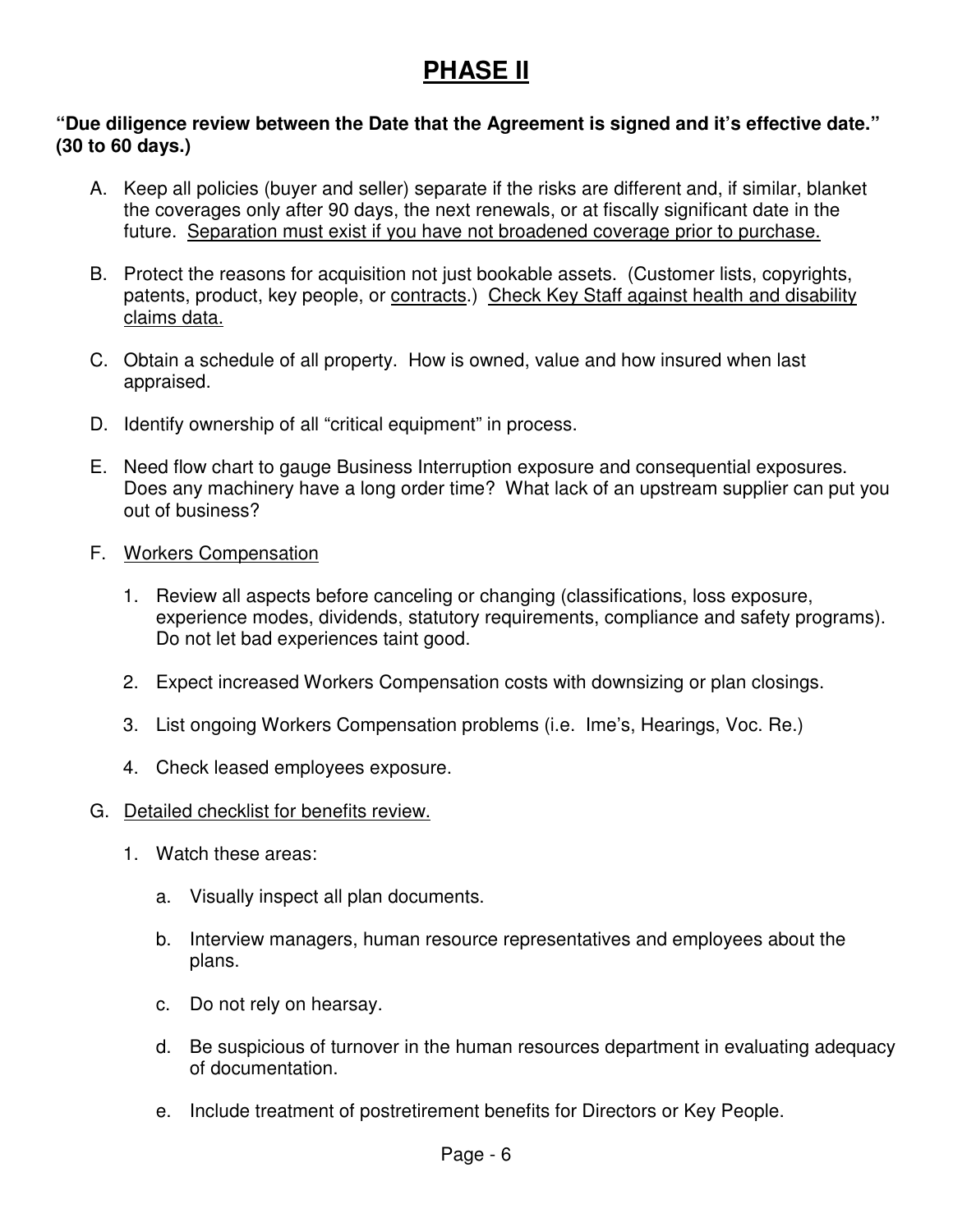- f. Investigate any legal guarantees of benefits made to specific employee and/or retiree groups affected by the merger.
- 2. Collect all this benefits data:
	- a. Plan documents and contracts for all benefit programs including special programs such as adoption assistance, dependent care, EAP, Severance Pay and tuition assistance. All corporate non-P & C policies along with billings.
	- b. Summary plan descriptions for all plans.
	- c. Most recent summary annual report for each plan.
	- d. Stock option plans, incentive plans, SERP's, termination and/or employment agreements, deferred compensation agreements and amounts.
	- e. Actuarial reports for any plans.
	- f. Audits of any plans.
	- g. IRS From 5500 for all benefit plans for must recent two years. (Itemize the large disability and health claims.)
	- h. Any IRS determination letters for plans.
	- i. Annual reports, proxies, prospectuses and other SEC filings for the last two years.
	- j. Employee benefit communications for the last two years, including employee handbook and meeting guides.
	- k. Contracts and all plan documents with insurance companies, consultants, brokers, administrators, HMO's, recordkeepers, multi-employee benefits groups and trustees.
	- l. Most recent pension plan valuation report.
	- m. Most recent FASB 106 valuation report.
	- n. FASB 112 report.
	- o. Listing of plan participants for each plan.
	- p. Listing of employees not participating in each plan.
	- q. Number of employees.
	- r. Number of employees on medical leave.
	- s. Number of employees on leave of absence (other than medical).
	- t. Number of employees on workers compensation and pending claims.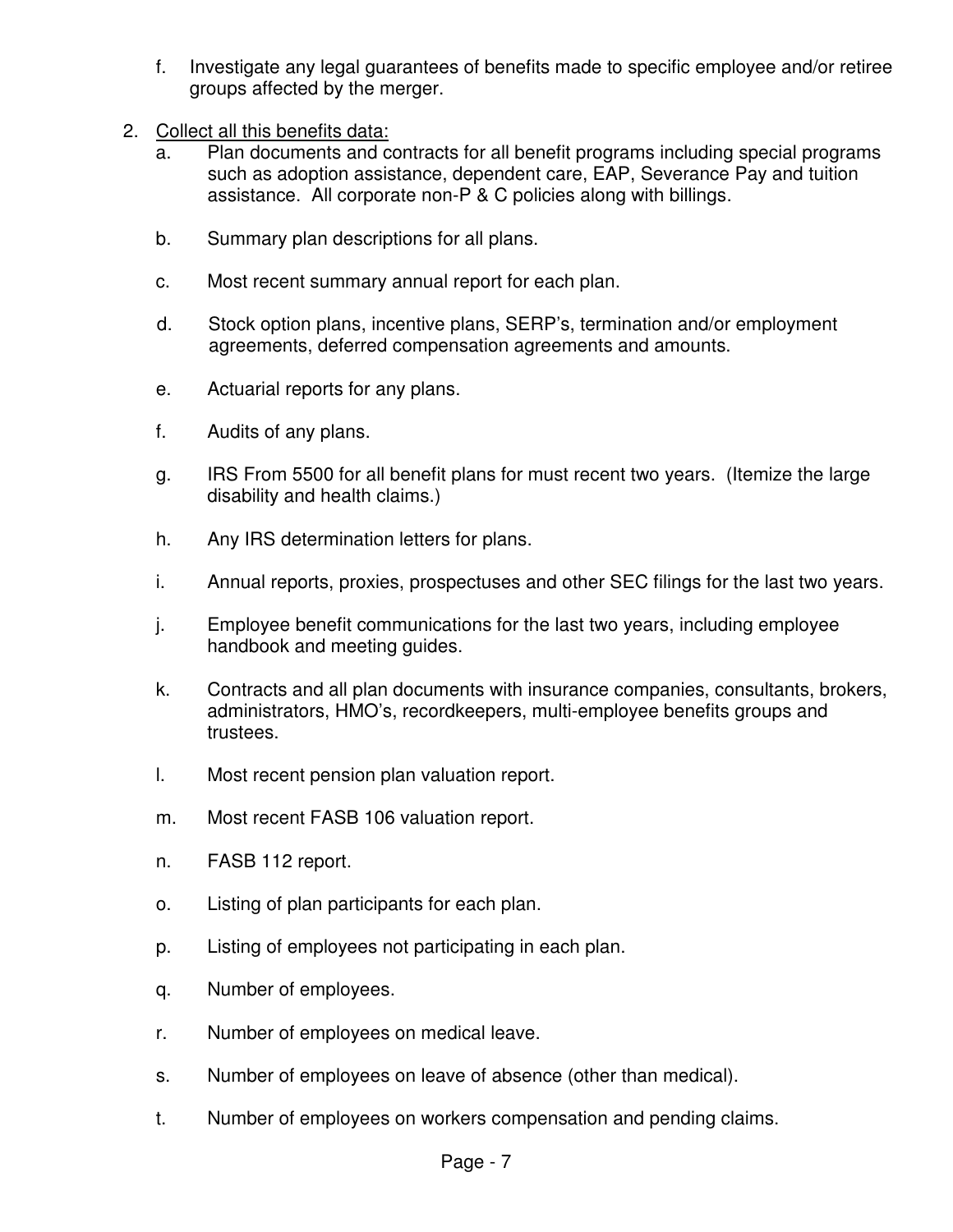- u. Number of employees on long-term disability.
- v. Number of employees on COBRA.
- w. Number of retirees.
- x. Number of retirees receiving benefits.
- y. Number of retirees receiving pension benefits.
- z. Number of retirees receiving medical benefits.
- aa. Retiree plan descriptions.
- bb. Retiree benefit communications for the last two years.
- cc. Description of sickness benefit policy and short-term disability plan.
- dd. Status of accrued unused sick leave and short-term disability plan.
- ee. Description of vacation policy.
- ff. Status of unused vacation leave.
- gg. Special services such as employee discounts.
- hh. Other benefit liability costs such as grandfathering or past service populations that are not readily apparent.
- ii. Unemployment insurance plan documents.
- jj. Golden parachute and termination contracts.
- kk. Severance pay plan filing.
- ll. Employee Assistance Program
- mm. Flex Section 125 Reports
- nn. Finally check the Corporate Minutes for non-insured plans.

#### H. Qualified and non-qualified plan problem areas to check potential Excise Tax problems.

1. It is not difficult for an acquiring company to incur sizable federal tax obligations from its inherited pension and benefits program.

Situations that can trigger tax liabilities are:

a. Prohibited transactions.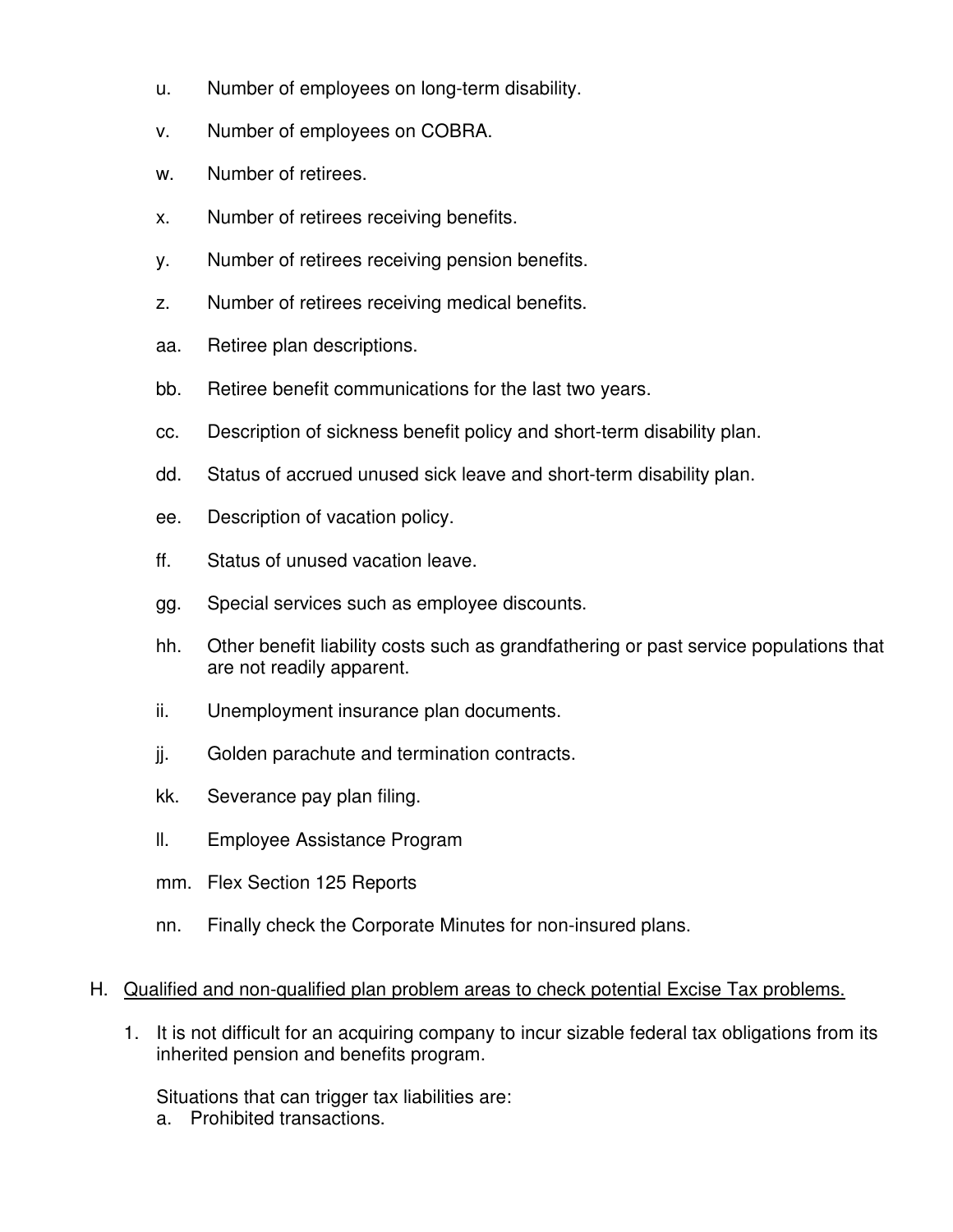#### Page - 8

- b. Failure to satisfy minimum funding standards.
- c. Excess contributions.
- d. Certain ESOP transactions.
- e. Disqualified benefits in funded welfare benefit plans.
- f. Excess fringe benefits.
- g. Excess golden parachute payments.
- h. Reversion of assets from qualified plan.
- i. Failure to comply with COBRA.

#### I. Crime

- 1. Allow no lapse if fidelity coverage
- 2. Check certified audits (do they include stock?) and find out how payrolls are handled along with and other money or security risks. Who has check signing authority, deposit authority, and who verifies bank accounts?
- 3. Check for prior fraud.
- 4. Extend fidelity coverage to any terminated employees.
- 5. Are their security plans adequate? What pre-employment checks are done on employees?
- J. Directors and Officers
	- 1. Determine if the buyer will pick up the seller's officers.
	- 2. Check employment practices, claims and potentials.
		- a. ADA Status of facilities.
		- b. Potential Civil Rights Claims.
		- c. Number of women and minorities in positions of power.
	- 3. Have seller extend their old Directors and Officers for 1 year.
	- 4. Review both corporations bylaws for Indemnification of parties.
	- 5. Check prior and pending claims; check for instances which could lead to claims?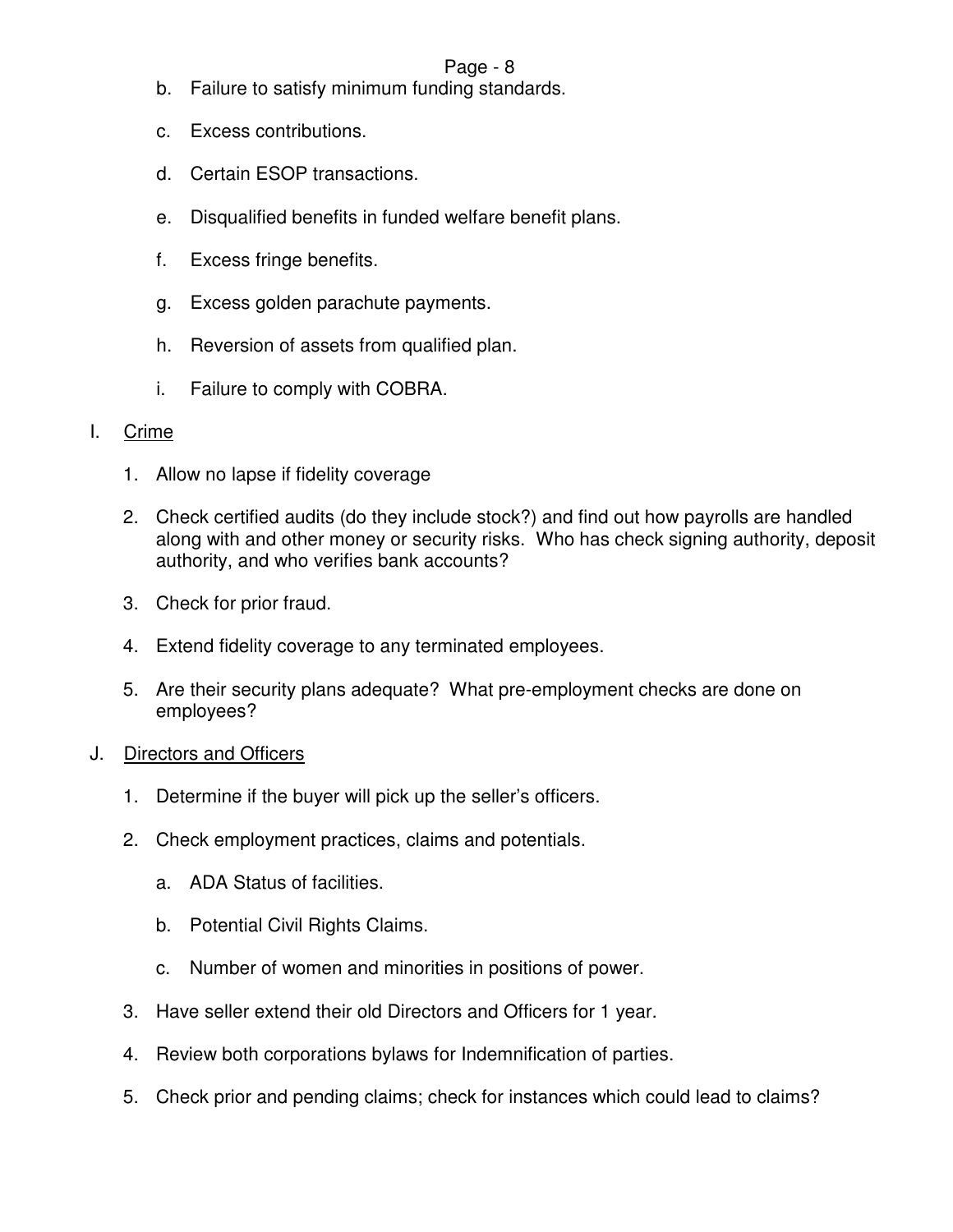#### K. Liability

- 1. Any open claims? What is the legal history of the seller?
- 2. Are limits adequate with risk climate and assets to be protected?
- 3. The acquiring company's liability must become excess automatically over the buyers insurance plans to avoid and possible non-concurrence.
- 4. Are there any liabilities to be assumed or imputed? Try not to assume prior liabilities of the seller. Check to see if an "accepted assignment of interest" in prior controls is needed.
- 5. Beware of your carrier agreeing to acquire the same premium levels of the seller "Subject to Audit". You will have extra charges for excess liability coming.
- L. Successor Liability. (See General, Page 2)
	- 1. Weigh products liability exposure in light of Court Decisions in California, Illinois and New Jersey. These states have the strongest laws.
		- a. You can change the product, personnel and physical location of the seller.
		- b. Buy assets not stock and dissolve the Corporation.
		- c. Avoid implied acceptance of previous deeds.
		- d. Cancel all past seller's business contracts and notify all that they do not exist.
		- e. Add on indemnification clause to the contract hold harmless. (Good Luck)
		- f. Buy "Successor Liability Insurance".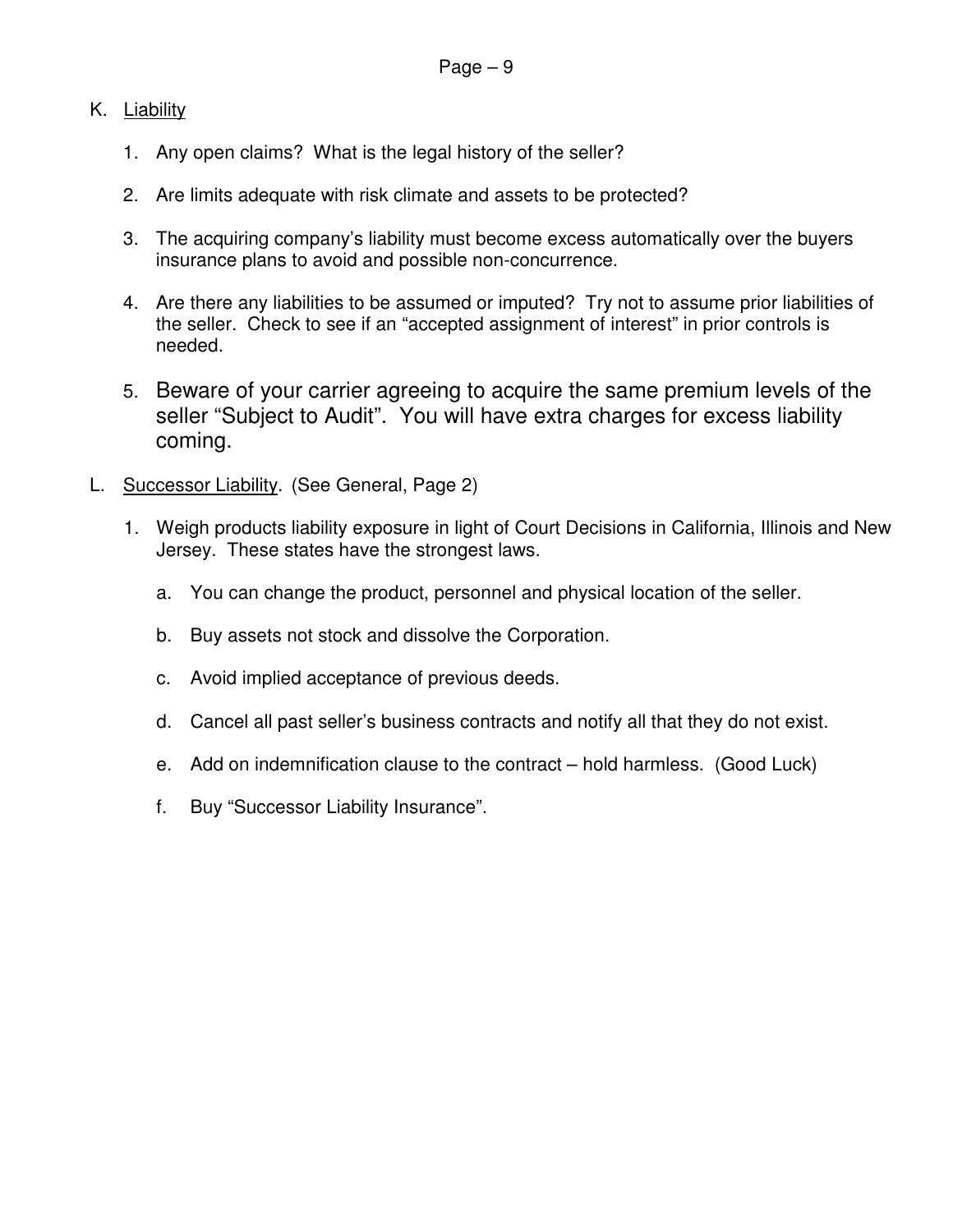# **PHASE III**

Review all existing and past insurance contracts of the seller for other liability exposure (third time through).

- A. Pay the buyer's local agent/broker to stay around for 1 year or until complete transition is done. The broker is the history you will need.
- B. Set new loss control standards.
- C. Remember any self-insured agreement is either an increase assets or a liability. What is it and how big for how long?
- D. Re-negotiate the price based on this study.
	- 1. Reduce as much short term risk as possible (more fixed costs and fewer variable costs). Short term equals 1 year to 2 years.
	- 2. After controlling large losses and liabilities, then fine tune the Extra Expense and Business Interruption coverage.
	- 3. All policies of all entities must be in one place after merger.
	- 4. Communicate all changes to all levels. Stress safety.
	- 5. Unify all claims procedures with "your" people.